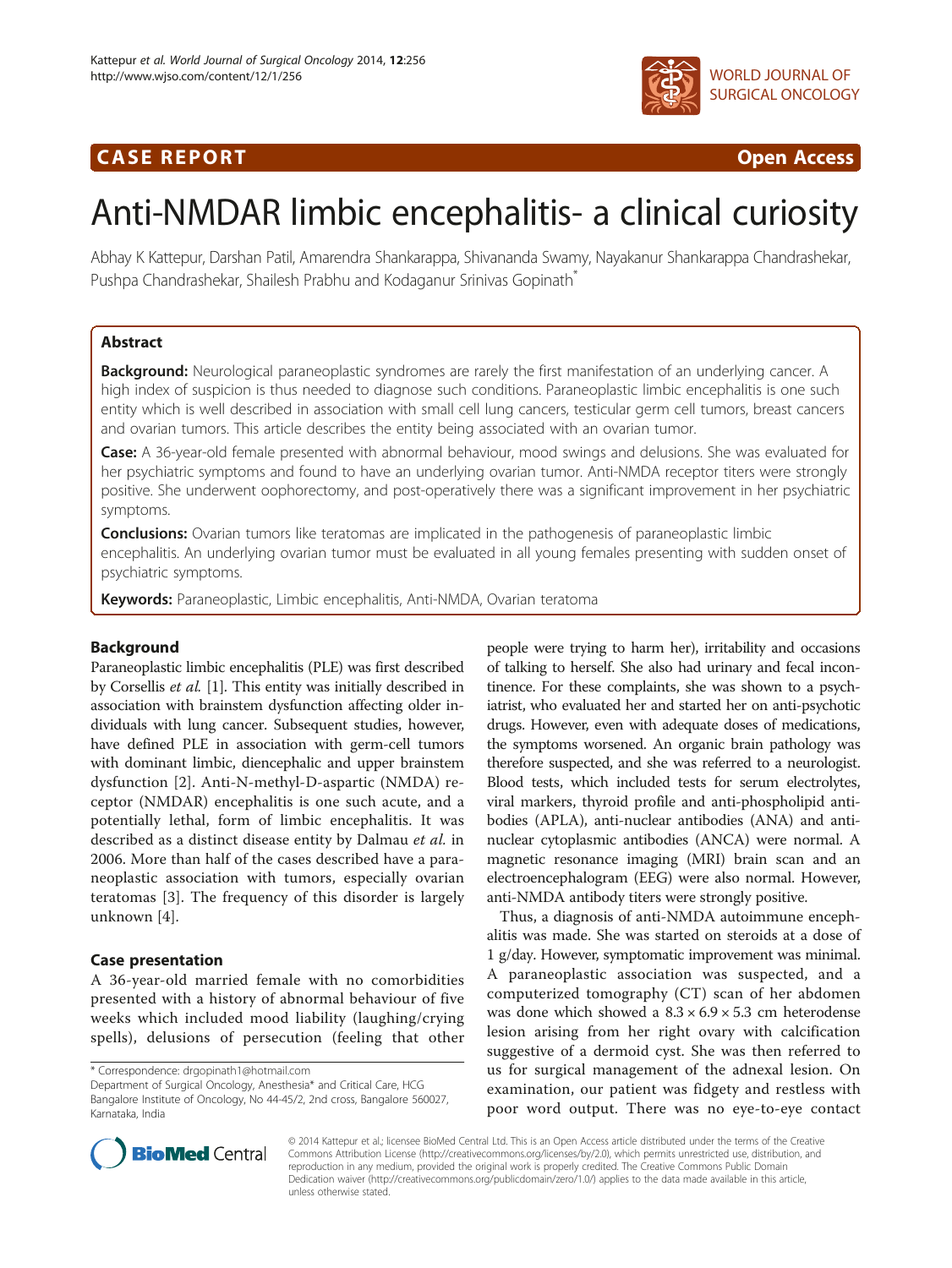during conversations. A mini mental status examination (MMSE) showed a score of 4 out of 30. She was not even able to walk or to write legibly. Our patient underwent a right oophorectomy under general anesthesia (Figure 1). The tumor grossly measured 8.5 cm in the largest dimension (Figure 2). On sectioning, sebaceous material and hair were seen (Figures 3 and [4\)](#page-2-0), suggesting an ovarian teratoma.

Post-operatively, our patient was on a ventilator for two days. Later she was transferred to ward and managed with anti-epileptics and steroids. By the end of the first week, she was able to talk with her family members and ask for food and water; by the 10th day, she was making eye-toeye contact during conversations with good word output; by the 20th day, she was able to climb four flights of stairs and write legibly; by the end of one month, she was doing her household chores and office work; her MMSE score had improved to 26 out of 30.

# Discussion

#### Pathophysiology

Anti-NMDAR encephalitis is mediated by auto-antibodies against the NR1/NR2 subunits of the receptor [\[5](#page-4-0)]. NMDA receptors are heterodimers of NR1 and NR2 subunits, with both subunits being required to create a functional receptor [[4](#page-3-0)]. Physiologically, the NMDA receptor is important for synaptic plasticity and, in turn, is responsible for higher functions such as learning and memory [\[5](#page-4-0)].

The pathogenesis involves autoimmune over expression of NR2 subunits by nerve tissues in the teratomas that lead to a break in the immune tolerance. Associated factors such as a prodromal viral-like illness and genetic factors may play additional roles in the initiation of an immune response [[4](#page-3-0)]. Inhibition of NMDA receptors by these auto-antibodies leads to a reduced gammaaminobutyric acid (GABA) release in presynaptic neurons

Figure 2 Specimen photograph. The excised right ovarian tumor,

that in turn switches off the inhibitory effects of glutamate release in the postsynaptic neurons of the prefrontal or subcortical areas, thereby contributing to the development of psychosis and dyskinesias. The clinical manifestations vary according to the receptor subtype to which the antibodies bind. Binding to the NR1 subunit leads to hypoventilation, while binding to the NR2A subunit leads to amnesia.

measuring 8.5 cm.

About 60% of patients with PLE have an underlying tumour. As stated earlier, most commonly the cause is an ovarian teratoma, but tumours such as testicular teratomas and small cell lung cancers have also been associated



right ovary

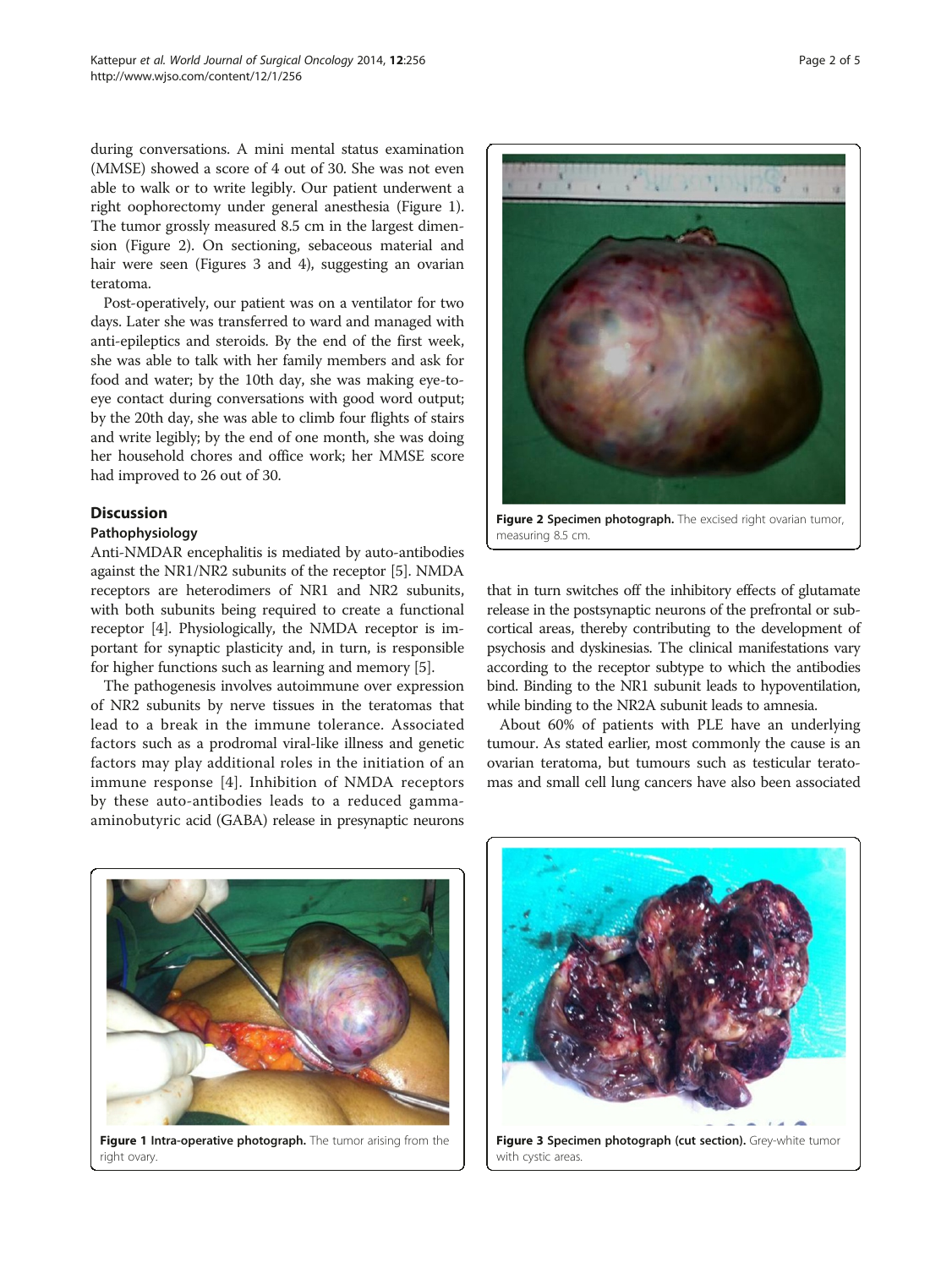<span id="page-2-0"></span>

with this entity [\[5](#page-4-0)]. Tumours occur in about 59% of all cases of anti-NMDAR encephalitis [\[6](#page-4-0)].

#### Clinical features

This entity has been typically described: 18 years to 30 years female patients present with a characteristic neuropsychiatric syndrome of personality and behavioral changes, paranoia and memory disturbances [[3\]](#page-3-0). Such patients are often mistaken for psychiatric patients and are often admitted to psychiatric centers [[4\]](#page-3-0). Later during the course of the illness, multiple neurological deficits, dystonias, dyskinesias, seizures, autonomic instability and clouding of consciousness occur [[3,4](#page-3-0)]. Orofacial dyskinesias (jaw opening and closing, chewing, teeth clenching, facial grimacing, lip pouting) and tongue protrusion are characteristic features of this illness [\[5\]](#page-4-0). Once seizures are controlled, any attempts to decrease the sedation or wean patients off the ventilator lead to are appearance or worsening of the abnormal movements [[4\]](#page-3-0). Central hypoventilation can occur in those with brainstem and/or hypothalamus involvement.

Iizuka et al. have grouped the symptoms of anti-NMDAR encephalitis into five characteristic phases: prodromal, psychotic, unresponsive, hyperkinetic and gradual recovery [\[5\]](#page-4-0). Clinical recognition of this syndrome is important for two reasons: 1) the sub-acute presentation in a young woman often leads to an initial diagnosis of acute psychosis, malingering or drug abuse, and 2) despite the severity of symptoms, patients usually recover [\[2\]](#page-3-0).

In our case, the patient had some of the abovementioned features in addition to bowel and bladder incontinence.

#### **Diagnosis**

Diagnosis is often difficult, requiring certain tests to rule out other causes of encephalitis. These include a cerebrospinal fluid (CSF) examination that shows pleocytosis or increased protein concentration, suggesting an inflammatory or immune-mediated neurological process [[4](#page-3-0)]. A MRI scan is often unrevealing; although some patients (55%) [\[3,](#page-3-0)[5](#page-4-0)] have increased signals on FLAIR or T2W images in the medial temporal lobes followed by the cerebral cortices, cerebellum, brainstem and basal ganglion,these findings are non-specific and correlate poorly with symptoms. Abnormalities in EEGs are seen in only 21% of patients, the usual finding being generalized or predominantly frontotemporal slow waves [[5\]](#page-4-0). Recently, a unique EEG pattern has been identified in this condition called 'extreme delta brush', which is a pattern of waveforms resembling those seen in premature babies and this pattern is associated with a prolonged illness [[7\]](#page-4-0). The definitive diagnosis is based on NMDAR antibodies identified in serum or CSF [[3\]](#page-3-0). Antibody titres in CSF are usually higher than in the serum and correlate well with clinical symptoms. No false positive results have been reported to date [\[5](#page-4-0)].

In our case, the CSF showed pleocytosis, the EEG was abnormal, the MRI scan was normal and antibody titers to NMDAR were high.

Thus, a diagnosis of PLE is made based on the following criteria [[8](#page-4-0)]:

- 1. Compatible clinical picture.
- 2. An interval of < 4 years between the development of neurological symptoms and tumour diagnosis.
- 3. Exclusion of other neuro-oncological complications.
- 4. At least one of the following: CSF with inflammatory changes but negative cytology; MRI demonstrating temporal lobe abnormalities; EEG showing epileptic activity in the temporal lobes.

#### Differential diagnosis

An important diagnosis that should be kept in mind and excluded is herpes simplex encephalitis [\[9\]](#page-4-0). This often presents with cognitive changes, seizures, tremors, myoclonus and stroke-like symptoms and is characterized by a relapsing course. Other entities included in the differential diagnosis are prion diseases, autoimmune vasculitides, systemic autoimmune diseases and steroid-responsive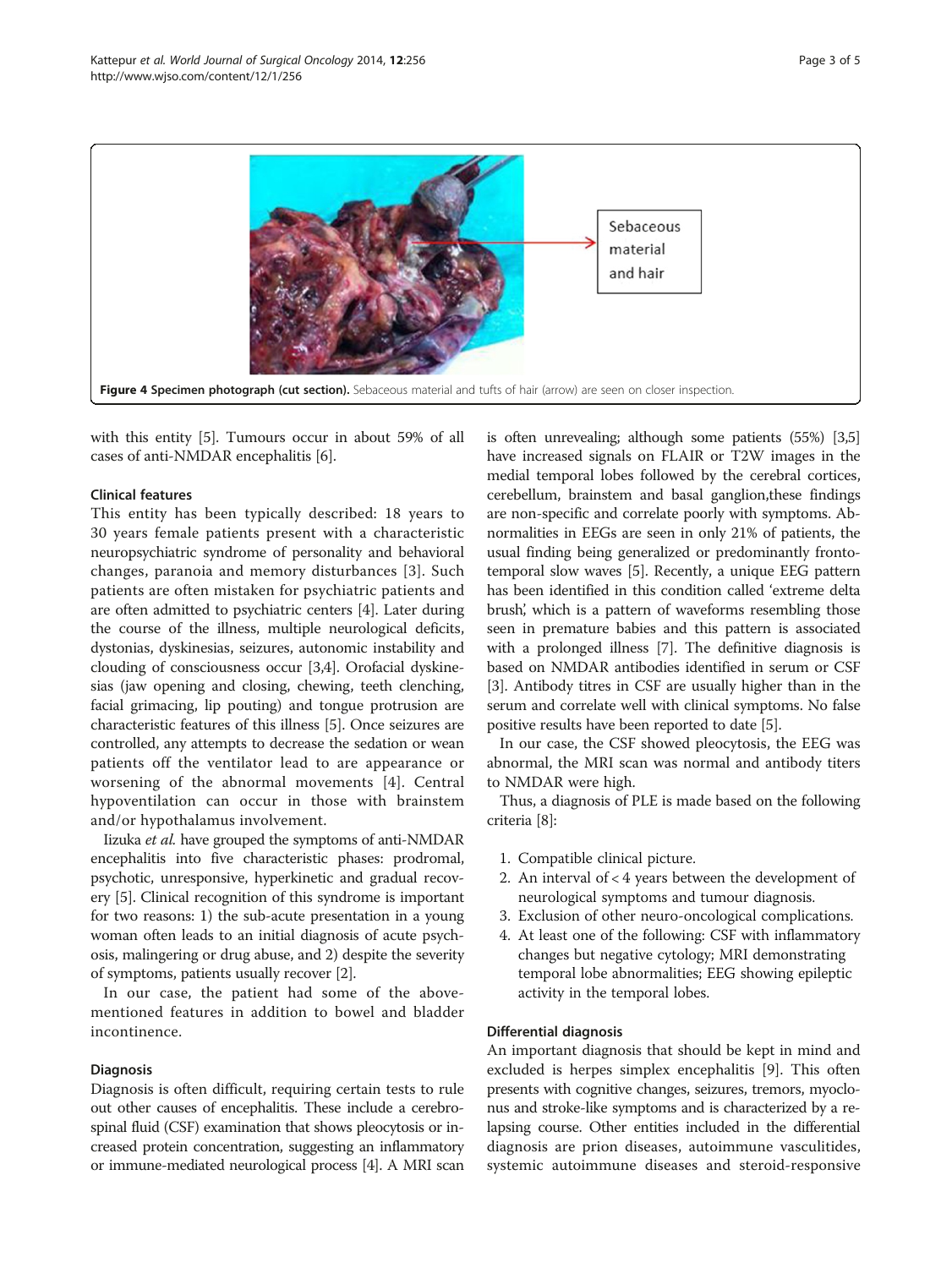<span id="page-3-0"></span>encephalopathy associated with autoimmune thyroiditis. The wide range of abnormal movements and prominent orofacial involvement that remain even when the conscious level is low, and the resistance to treatment, together with psychiatric symptoms, autonomic features and central hypoventilation, distinguish anti-NMDAR encephalitis from other types of paraneoplastic encephalitis [\[5\]](#page-4-0).

#### Treatment

The treatment of PLE includes corticosteroids, intravenous IgG (IVIG) and occasionally plasma exchange [\[9](#page-4-0)] along with antiepileptic medications, sedation, mechanical ventilation, nutritional support and management of episodes of autonomic instability and dyskinesias. Some patients have transient (usually partial) improvement; such patients are often discharged without a final diagnosis and they are the subset of patients who subsequently deteriorate or succumb if the ovarian tumor has not been removed [4]. Early recognition and treatment appears to be critical to achieve a favorable outcome. Also one should not wait for a positive NMDAR antibody result, which can take up to several weeks to be processed. The importance of initiating aggressive immunomodulatory therapy even without evidence of a tumour cannot be overemphasized, and it strongly argues against the use of empiric ovarian resections, which has been advocated by a few [3]. Surgical treatment is straightforward and involves removal of the ovarian tumour. Since most of the patients are young adult women, preservation of reproductive function should be the goal. During surgery, propofol is a more appropriate anaestheticto be used for such patients. On the contrary, volatile anesthetics may suppress the immune response more potently compared with propofol and must be avoided [[6\]](#page-4-0). Recovery during the postoperative period is often slow, and weaning of the patient off the ventilator must be judiciously interpreted with clinical parameters. However, some patients show ventilator dependence and need prolonged ventilator support.

#### Prognosis and outcome [4[,5,10,11\]](#page-4-0)

Overall, the prognosis is good (with paraneoplastic anti-NMDAR encephalitis having a better prognosis than most other paraneoplastic encephalitides and in those with an associated malignancy than those without any association), with nearly half the patients making a full recovery and a quarter of them having only mild residual deficits. However, 25% of patients may have severe residual deficits or eventually succumb to the disease process. The outcome is better for those who undergo early tumor removal, especially if this is done within four months of the onset of symptoms.

The importance of tumor excision is also suggested, as patients who do not undergo excision develop recurrent neurological symptoms heralding a tumor recurrence. Further, dramatic recovery can occur in some patients, as was seen in our patient, suggesting a potentially reversible neuronal dysfunction. But, without surgical intervention or with late tumor removal, the clinical course can be prolonged or even fatal, with a mortality rate of around 4%. The usual causes include sepsis, cardiac arrest, acute respiratory distress, refractory status epilepticus or secondary tumor progression.

Recovery occurs in the reverse order of symptom presentation with autonomic and respiratory functions being the first to recover, followed by the interactive and speech functions. Social behaviour and executive function symptoms are usually the last to improve.

## Conclusions

A paraneoplastic syndrome with an ovarian tumor should always be in the differential diagnosis in a young woman with new-onset psychiatric symptoms. The clinical improvement in these patients is slow even after tumor excision. Early use of corticosteroids and IVIG may improve the outcome, and early tumor removal improves the prognosis.

## Consent

Written informed consent was obtained from the patient for publication of this case report and any accompanying images. A copy of the written consent is available for review by the Editor-in-Chief of this journal.

#### Abbreviations

ANA: anti-nuclear antibody; ANCA: anti-nuclear cytoplasmic antibody; APLA: anti-phospholipid antibody; CSF: cerebrospinal fluid; EEG: electroencephalogram; FLAIR: fluid attenuated inversion recovery; HIV: human immunodeficiency virus; IVIG: intravenous immunoglobulin; IVIg: Intravenous immunoglobulin; MRI: magnetic resonance imaging; NMDA: N-methyl D-aspartate; NMDAR: NMDA receptor; PLE: paraneoplastic limbic encephalitis; T2W: T2 weighted images.

#### Competing interests

The authors declare that they have no competing interests.

#### Authors' contributions

AK and DP wrote the manuscript. KSG, AS, SS and AK performed the surgery. NSC and P were the anesthetists during the surgery. SP managed the patient during the ICU stay. The final editing was done by KSG. All authors read and approved the final manuscript.

#### Received: 15 October 2013 Accepted: 20 July 2014 Published: 9 August 2014

#### References

- 1. Takahashi Y, Mogami Y, Takayama R, Ikeda H, Imai K: Antibodies to glutamate receptor in limbic encephalitis. Brain Nerve 2010, 62(8):827–837.
- 2. Vitaliani R, Mason W, Ances B, Zwerdling T, Jiang Z, Dalmau J: Paraneoplastic encephalitis, psychiatric symptoms, and hypoventilation in ovarian teratoma. Ann Neurol 2005, 58(4):594–604.
- 3. Schmiedeskamp M, Cariga P, Ranta A: Anti-NMDA-receptor autoimmune encephalitis without neoplasm: a rare condition. NZMJ 2010, 123(1322):67–68.
- 4. Dalmau J, Tuzun E, Wu H, Masjuan J, Rossi J, Voloschin A: Paraneoplastic anti-n-methyl-d-aspartate receptor encephalitis associated with ovarian teratoma. Ann Neurol 2007, 61:25–36.